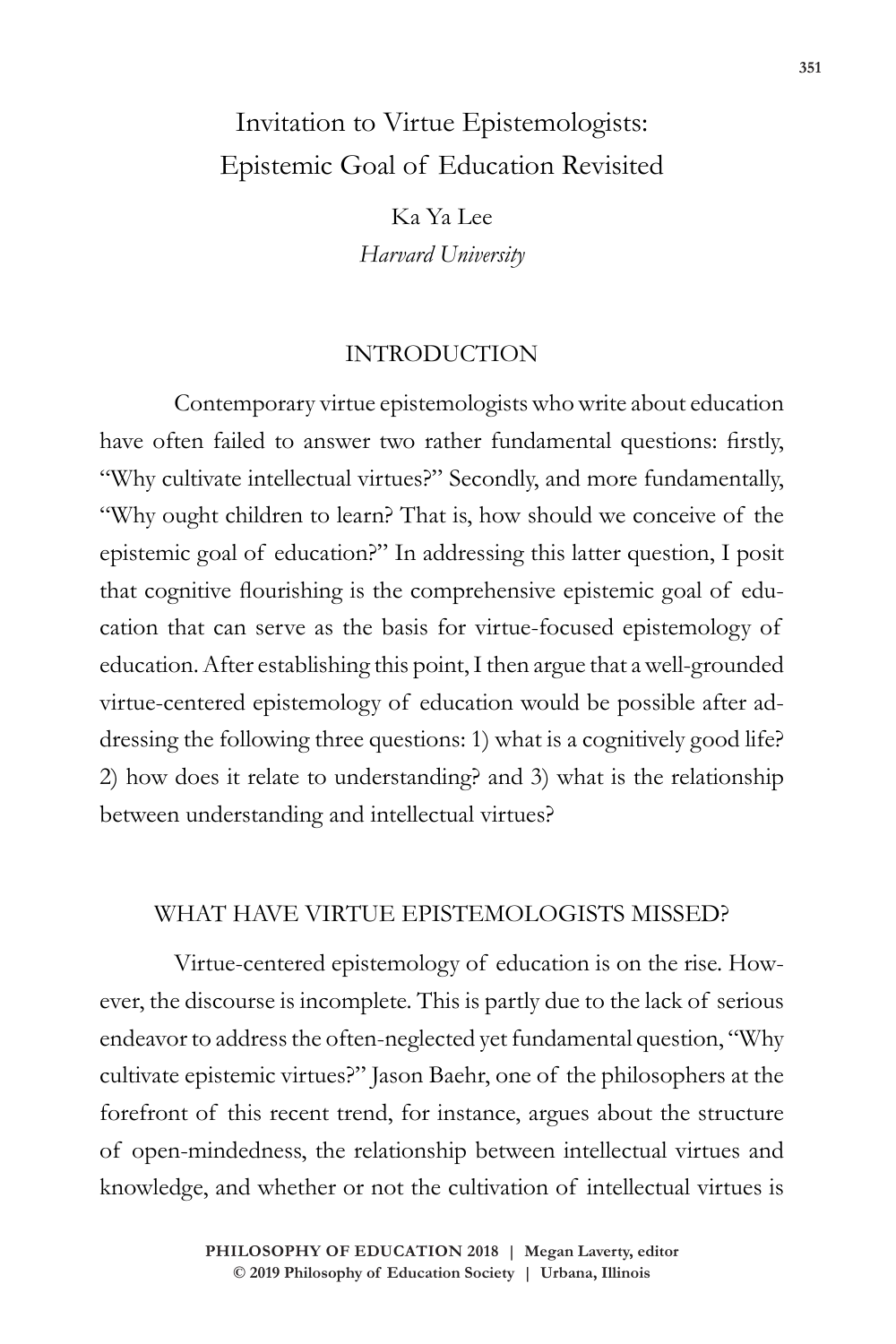a realistic goal of education.<sup>1</sup> While these inquiries are insightful and worthwhile, one could still identify his underlying assumption and wonder 1) why we have to cultivate intellectual virtues to begin with; and 2) on what grounds we can normatively justify the development of intellectual virtues as an educational endeavor worth pursing?"

Duncan Pritchard addresses a relevant point in his paper titled, "Epistemic Virtue and the Epistemology of Education," but in a manner that calls for revision. He first inquires what ought to be the epistemic good that students acquire through learning, establishing that it is understanding, not knowledge, that has to be the primary epistemic good that children cultivate by learning, and finally elaborating why understanding as the epistemic goal of learning is valuable. He, then, briefly mentions the notion of final value — understanding is finally valuable because it is the hallmark of strong cognitive achievement that is primarily attributable to the cognitive agents — and connects this agent-centered aspect of virtue theory back to the Aristotelean notion of flourishing. Thus, Pritchard's thesis entails two components. First, understanding allows epistemic agents to live a cognitively flourishing life since it demands the possession and demonstration of cognitive agency. Second, since understanding is a strong cognitive achievement that is primarily attributable to the agent himself or herself, it is finally valuable and is the epistemic goal of education.<sup>2</sup>

Pritchard's claims are useful but not sensibly structured. To be more concrete, throughout his argument, Pritchard — like other virtue-oriented epistemologists of education — takes for granted that children ought to learn. It is, however, not at all clear as to why children have to learn and demonstrate their cognitive agency in the first place. What are the justificatory grounds that enable us to say, "You ought to learn"? In other words, what is valuable about learning? Without establishing an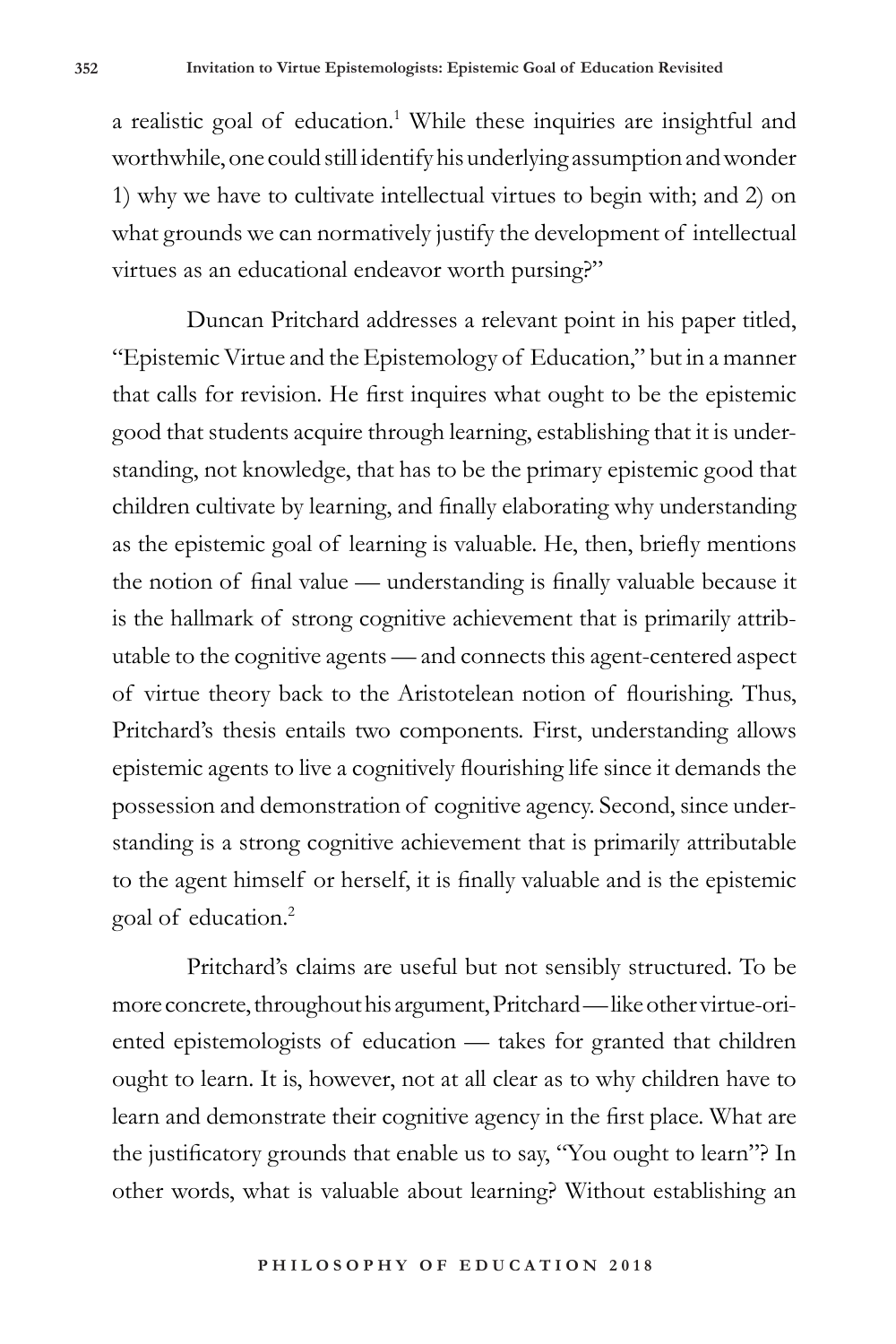answer for this question, discussing whether or not it is knowledge or understanding that children ought to acquire through learning would continue to rely on a precarious assumption that children ought to learn.

This also goes the same for virtue-related questions: without addressing the question, "Why cultivate epistemic virtues?" philosophical endeavors on intellectual virtues would lack firm justificatory grounds. That is, only after addressing this fundamental question, epistemologists of education will be able to sensibly construct arguments regarding the epistemic good of learning and purpose of cultivating virtues.

To summarize, I invite virtue epistemologists to consider the following structure of disciplinary inquiry: first, we need to establish the answers to the question, "What are the justificatory grounds for encouraging children to learn?" Second, we then address the question: given this justificatory ground for learning, what would be the epistemic goal of education that is sensible to establish? Third, given this epistemic goal of education, what epistemic good ought we to promote when educating children? Finally, how does the notion of intellectual virtues fit given the epistemic goal and good of learning?

In this article, I will address the first two questions, 1) "What are the justificatory grounds for encouraging children to learn?" and 2) "Given this value of learning, what would be the epistemic goal of education that is sensible to establish?" My thesis is as follows: it is cognitive flourishing that is intrinsically valuable for learning and that allows us to justify promoting learning. In other words, we ought to establish cognitive flourishing as the epistemic goal of education and center our discussion of epistemic good around this notion of cognitive flourishing. Finally, I will present a preliminary argument that it is understanding that allows epistemic agents to cognitively flourish and that virtue-centered epistemology of education ought to explore the structure of epistemic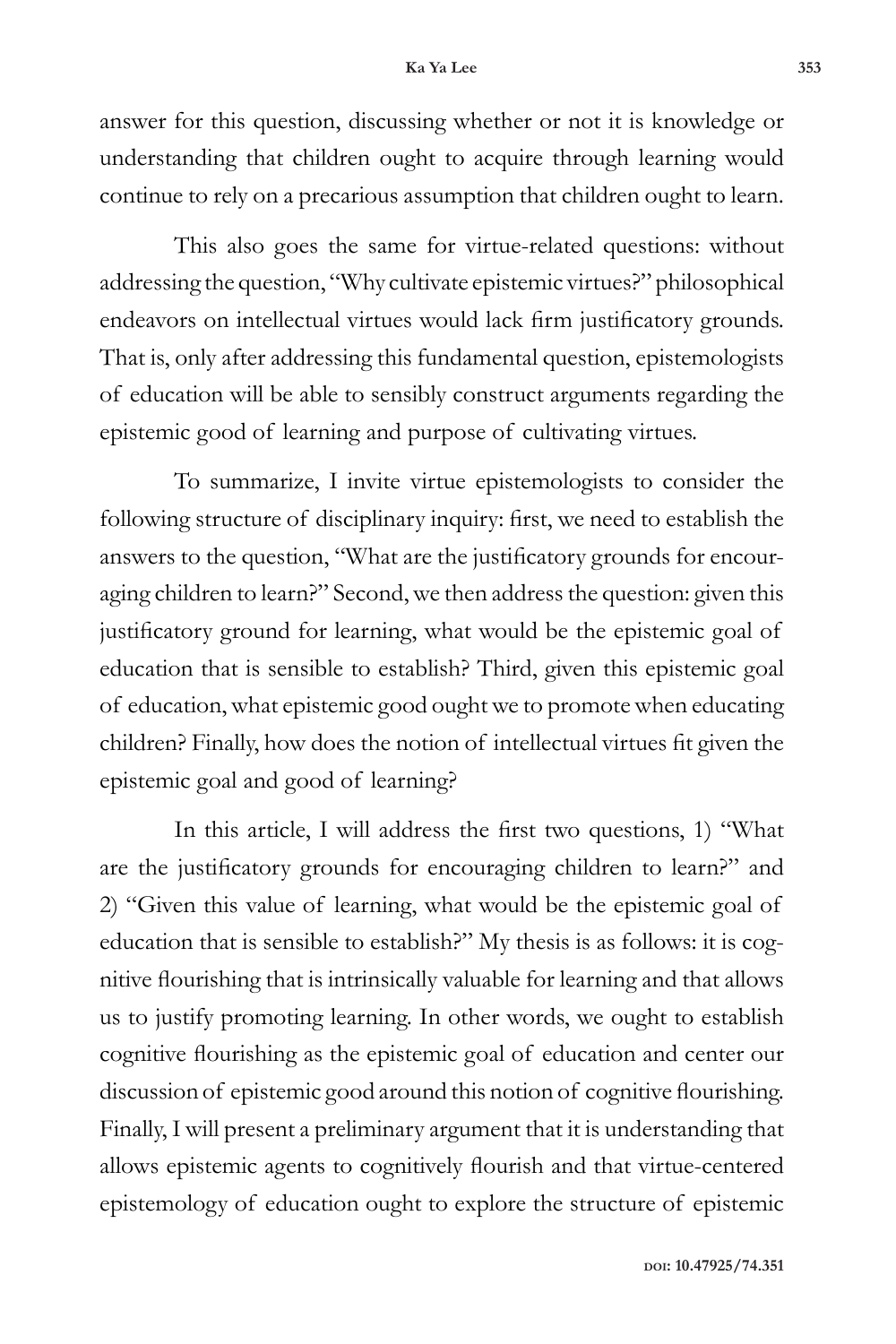virtues not in relation to knowledge attainment but in regard to the acquirement of understanding.

## WHAT JUSTIFIES LEARNING? WHAT IS THE EPISTEMIC GOAL OF LEARNING?

From an epistemic point of view, education is an invitation to extend one's cognitive capacities. But it sometimes is coercive. To illustrate this point, let us first acknowledge that children are born learning and continue to learn throughout their childhood. By observing the caregiver's facial expressions, language usages, and the tone of their voice, children learn interpersonal intimacy.3 By crawling on the floor and touching the objectives of their immediate reach, they acquire spatial understanding. As soon as they learn how to speak, some children bombard adults with questions so they can learn about what is outside of their immediate cognitive reach while others carefully observe adults' behaviors and conversations to learn about the outside world.<sup>4</sup>

However, such self-initiated learning is not enough — at least for adults. As children grow older, teachers and parents slowly introduce letters and numbers to children's cognitive space, encourage them to read books, count numbers, and learn about history, science, and various other subjects that are part of what is so-called "curriculum." No matter how laissez-faire and Montessorian adults try to be, at some point in time, children face a coercion: "You need to get out of your comfort zone and learn even if you don't want to." It is this inevitably coercive nature of education that puzzles philosophers: Why do children have to learn subjects that do not align with their primary interests? Is such coercion justifiable?

What, then, justifies education? One unifying theme that emerges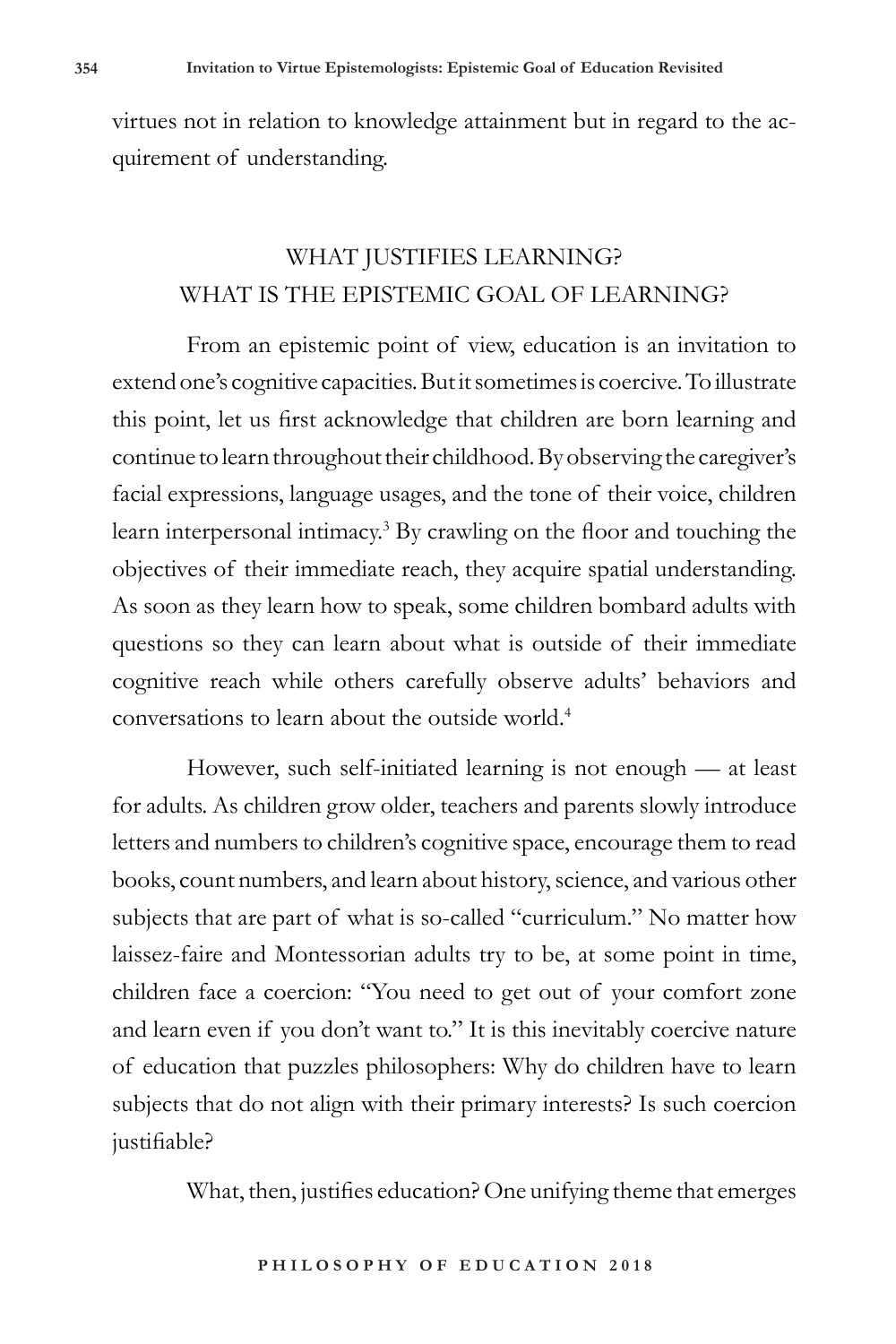out of the public discourse, as well as the history of philosophy of education, is this: education is important because it is valuable. But, in what sense is education valuable, and to what end? Different philosophers pose different answers to this question, but the point here is this: the "Why learn?" question naturally translates to a "What value?" question. That is, in order to justify education despite its coercive nature and to further argue about epistemic goods and virtues, it is necessary to clearly establish how and why learning is valuable.

In revisiting this fundamental question pertaining to learning, I would like to assess the following main stances: 1) practical and employable values of learning (PE thesis); 2) civic and ethical value of learning (CE thesis); and 3) flourishing as the intrinsic value of learning (FI thesis). In this section, I argue in favor of FI thesis on the grounds that FI thesis is most apt in comprehensively addressing what we, educators, are trying to do with education.

PE thesis states that learning is valuable because it enables one to acquire practical skills or become employable. The thesis places the value of learning in what is external to learning. That is, it is not learning itself that is valuable but the practicality or employability that results from one's learning that is valuable. Suppose, for instance, a child asks an adult, "Why do I have to learn math?" An adult who supports this PE thesis would respond that math education is valuable because it allows the learner to be employable in the future, which leads to higher income and other practical goods. Hence, such value of learning does not reside in the very act of learning itself but in the fact that mathematical skills make one employable.

PE thesis obviously relies on the external value of learning and, consequently, suffers from the obvious shortcoming of external values: value-regress problem. That is, the value of learning is located no longer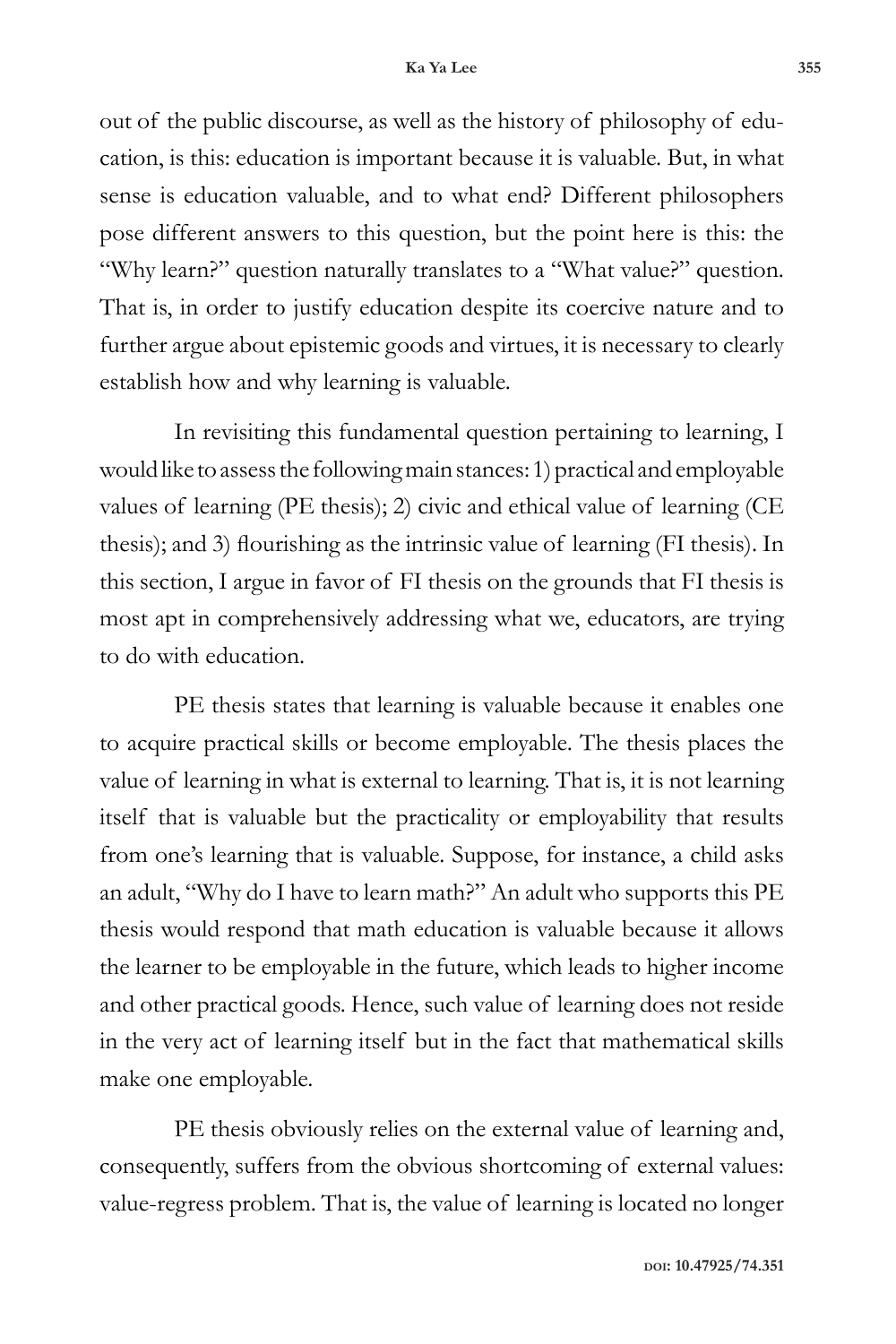in learning itself but somewhere in the infinite chain of regression of external values. In the case of math, the regression of external value would follow like this: math education grants one with the capacity to calculate efficiently. Efficient calculation makes one an attractive potential employee. Being an attractive potential employee raises the chance of employment, and the regression goes on.

This value-regression problem posits a problem especially when one does not desire to attain the relevant practicality and employability. A child can, for instance, be interested only in becoming a geologist in the future, see no practical or employment-related value in learning about the Civil Rights Movements in his own country, and easily sideline his history lessons. The PE, which relies on practicality and employability of education, however, cannot counter this child's move. Thus, PE thesis does not suffice, practicality and employability alone do not allow adults to say, "You need to learn."

CE thesis asserts that learning is valuable and hence worthwhile because it allows one to become good citizens and/or act ethically. This thesis certainly points to a crucial aspect of education and could be interpreted as the claim that makes learning intrinsically valuable. That is, as Immanuel Kant and John Dewey's works would suggest, one can plausibly claim that civic or ethical life is of intrinsic value, and therefore, that this is what makes learning intrinsically valuable and justifiable.

CE thesis' explanatory power, however, falls short, especially when it comes to science and art education. By showing Picasso's Guernica, for instance, one can plausibly teach the cruelty of war, evoke civic and ethical imagination in students' minds, and encourage the contemplation on peace. Thus, CE thesis would support that learning about art is intrinsically valuable because it promotes one's civic or ethical engagements with the larger world. This line of argument, however, does not capture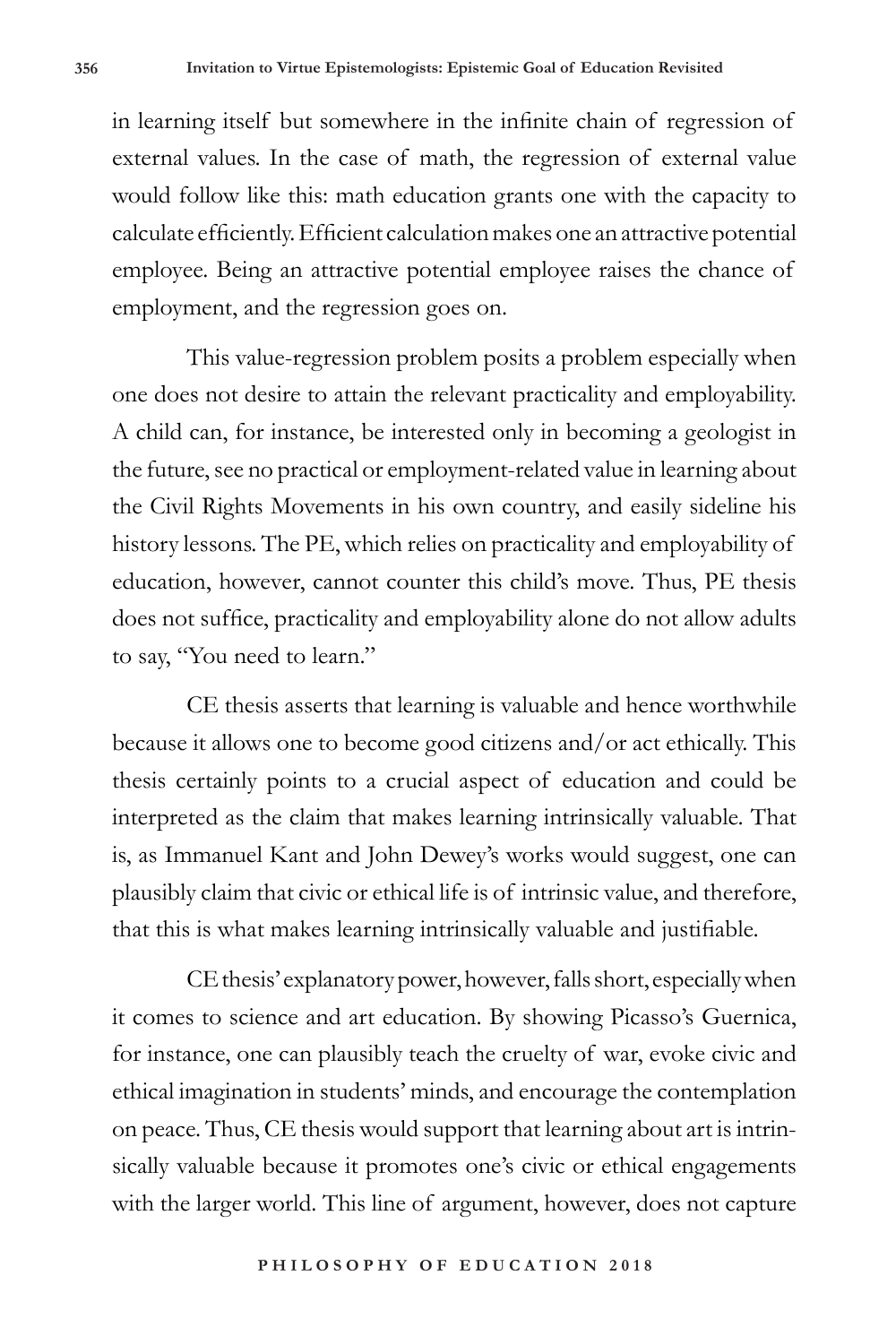the entirety of what art is about. That is, there is something fundamentally valuable about creating or appreciating art that this CE thesis alone does not explain. One can, for instance, invite children to look at Frida Kahlo's self-portraits and carefully observe the artist's masterful use of stroke, which, together with her selection of color and the facial expression of the person, powerfully expresses the strength and beauty of a female face.

In a similar manner, CE thesis per se does not capture what makes science and math education so valuable and worthy of teaching. One can teach, for example, about the mechanism of global warming and argue for the fundamental value of such learning on the grounds that knowing about global warming allows one to act civically and ethically on environmental issues. Yet, this line of argument alone does not explain why science education is so valuable. One can, for instance, learn about Copernican theory, be inspired to realize how beautiful and perfect the astronomical mechanism surrounding the Earth is, and cherish such learning not because it allows him to act civically or ethically but because it enables him to ascertain a worldview that he has never encountered before. To wit, CE thesis suggests two points. First, it cannot be neglected. Second, in spite of its importance, its explanatory power, or the lack thereof calls for complementation: what else makes learning intrinsically valuable?

It is in this context that the FI thesis stands. In *Nicomachean Ethics*, Aristotle characterizes human function to be the exercise of well-reasoned actions, and subsequently, human flourishing to be a stable state in which one lives by continuously actualizing this uniquely human function.<sup>5</sup> Thus, according to Aristotle, human flourishing is a life of well-reasoned actions, and it is the ultimate human good. Given this information, the FI thesis posits that learning is valuable because: a) flourishing in the Aristotelian sense is intrinsically valuable, and b) it posits that education enables students to flourish.6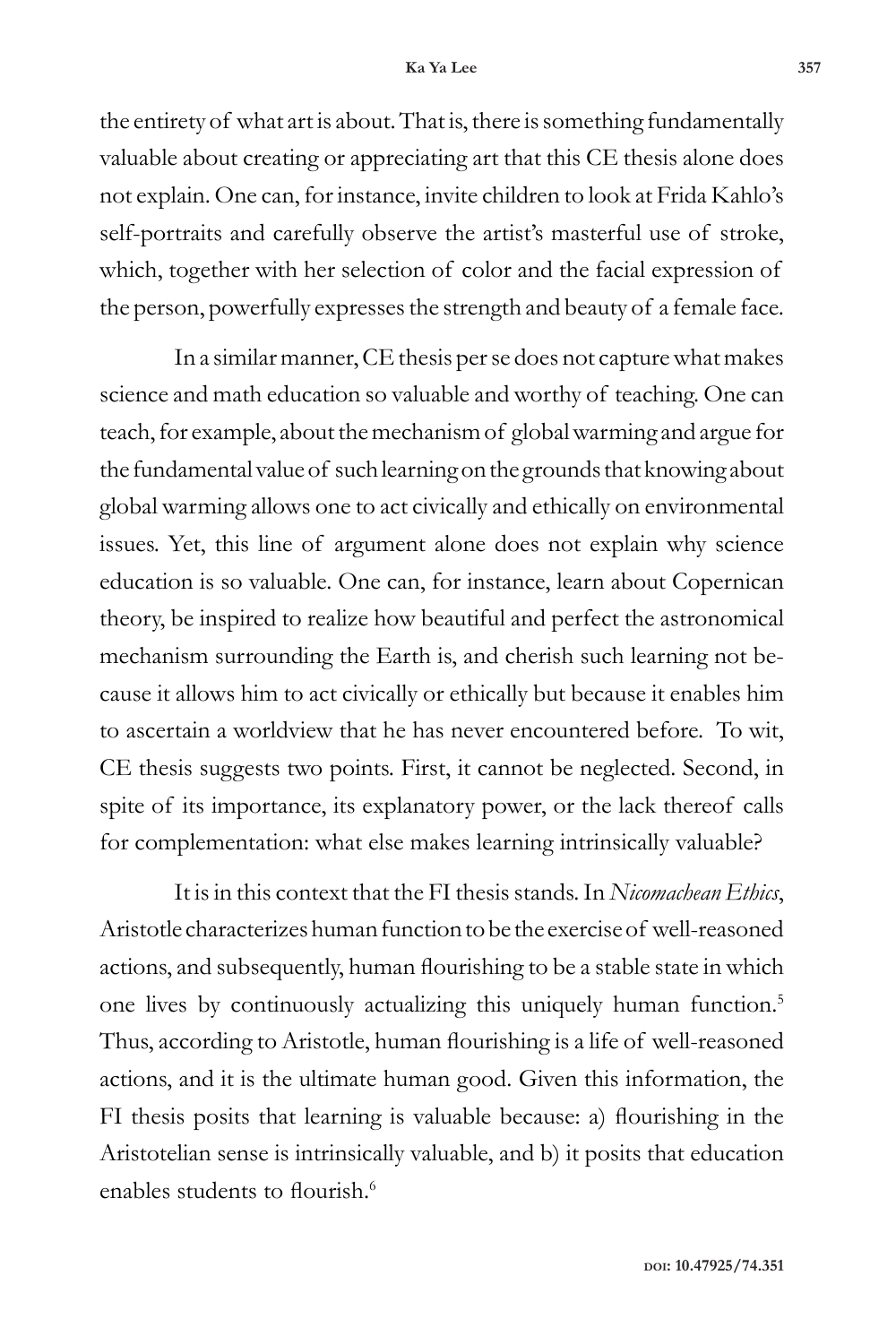FI thesis poses three advantages. First, it is consistent with PE and CE theses. Presumably, a human being that is flourishing in this Aristotelian sense acts civically and ethically, so FI thesis is consistent with CE thesis.<sup>7</sup> Likewise, a flourishing human being must also be living well by earning wages and mastering the practical skills necessary for a flourishing life. Thus, FI thesis, at least, does not overtly contradict either of the PE or CE theses.

Second, FI thesis covers what PE and CE theses do not encapsulate. That is, FI thesis gives an explanation for the above-mentioned aspects of art and science education that CE thesis did not account for. According to FI thesis, art and science education as well as other kinds of learning is intrinsically valuable because it allows one to flourish in the Aristotelian sense. Let us see this point using the aforementioned examples: the artistic instantiation of female strength and beauty that Frida Kahlo's paintings impart might, for instance, inspire students to realize the possibility of art as a medium of self-expression and to actually attempt to paint or to visit museums more often. Or, contemplating the orderly perfection of the astronomical system through science lessons can open up one's worldview, push one's cognitive and imaginative capacities, and motivate students to seriously consider becoming a scientist one day. Art and science education alone do not guarantee that students actually take up art or science, or that they will become artists or scientists. However, such moments of artistic or scientific inspiration can open up new windows for different kinds of flourishing life, which was never accessible before learning about these topics. Thus, education can elevate one's mode of life to that of human flourishing, and it is this flourishing that makes learning intrinsically valuable.

The third benefit of employing FI thesis is that it establishes the epistemic goal of education in a way that guides virtue-centered episte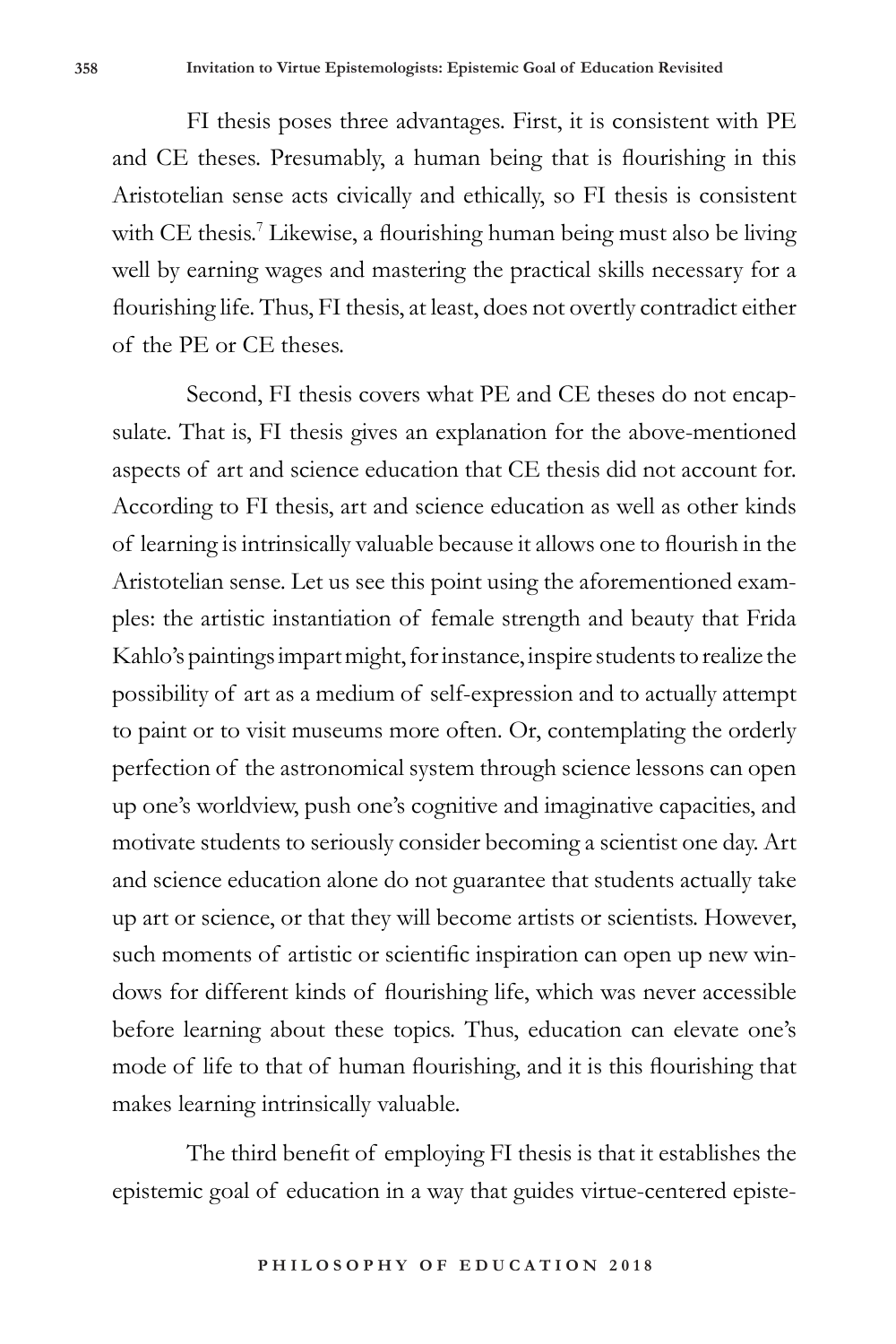mology of education. With FI thesis, virtue epistemologists of education would be able to argue the following: first, cognitive flourishing is a subset of human flourishing, and thus, one can say that cognitive flourishing can be a viable epistemic goal of education that makes learning intrinsically valuable. Second, FI thesis helps us establish that the further philosophical inquiry about education and epistemic virtues should center around cognitive flourishing as the epistemic goal of education. Thus, instead of asking knowledge-centered questions such as, "What is the relationship between intellectual virtues and knowledge?" Virtue-focused epistemologists of education should be inquiring into questions such as, "What intellectual virtues serve as the necessary and sufficient conditions for cognitive flourishing?"

Before leaping into the topic of intellectual virtues, however, it would be necessary to ask and address the question: "What epistemic good is most relevant to cognitive flourishing?" There are two reasons that make this inquiry worthwhile and, perhaps, essential. First, intellectual virtues alone do not directly lead one to live a cognitively flourishing life. Intuitively, it would be difficult to say, for instance, that a student is on her way to a cognitively flourishing life when she possesses a great deal of humility but cannot figure out the answer for a math question because of her humble yet incessant checking of the calculation. That is, one's possession and demonstration of intellectual virtues alone does not result in cognitive flourishing.

This leads to the second point: it is epistemic good that the notion of intellectual virtues is directly tied to. Traditionally, virtue epistemologists have almost exclusively discussed intellectual virtues as that which enables epistemic agents to acquire knowledge (however knowledge is defined). However, given that cognitive flourishing is not set out as the epistemic goal of education, epistemologists of education, then, should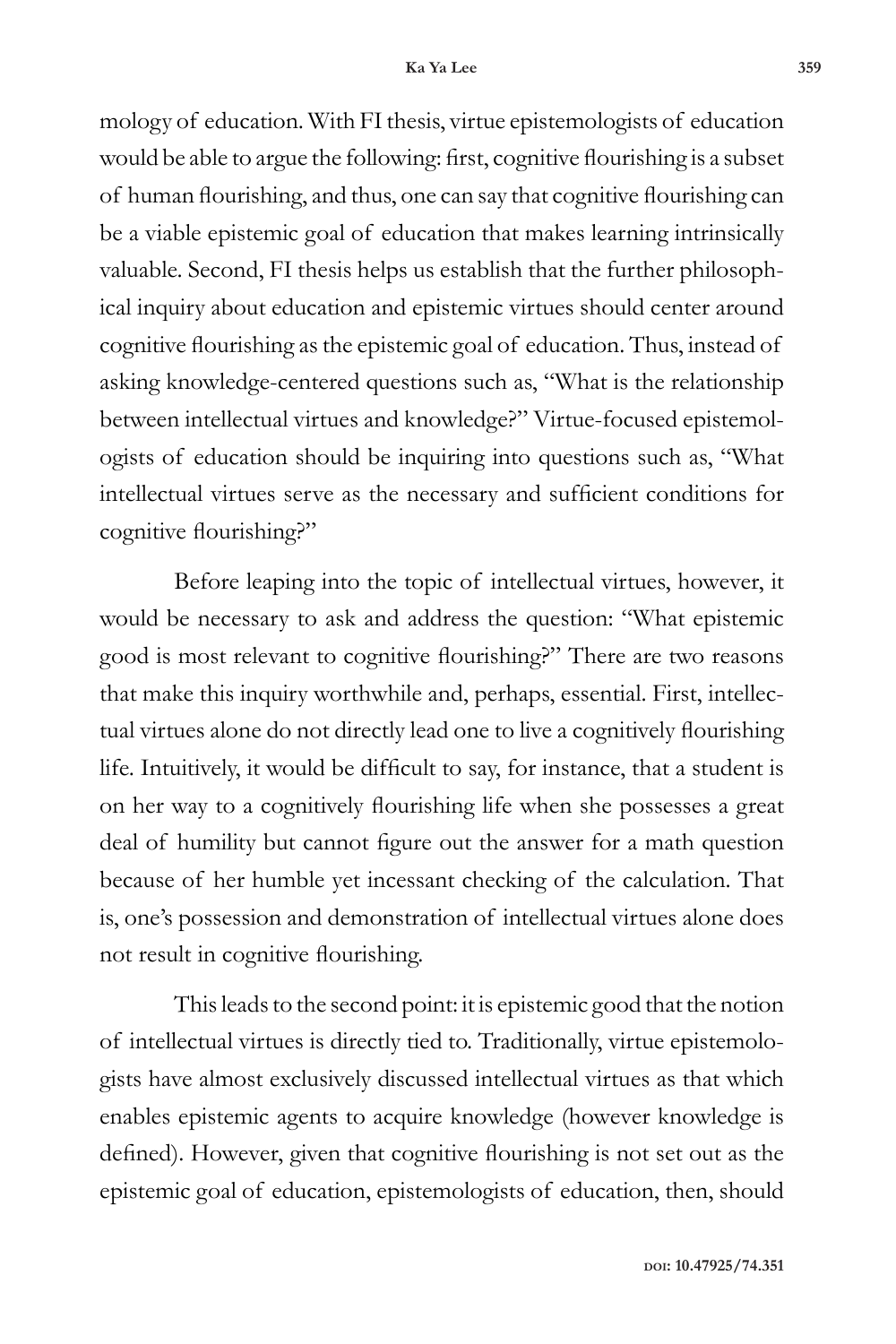investigate whether or not it is knowledge, understanding, or some other epistemic good such as grasping that leads one to a cognitively good life. In short, if virtue epistemologists wish to seriously ground their inquiries into the notion of intellectual virtues, we need first to probe into the second question introduced earlier, "What epistemic good should be central in learning?"

### WHAT EPISTEMIC GOOD SHOULD BE CENTRAL IN LEARNING? — A PRELIMINARY SKETCH

Before delving into this topic, I shall acknowledge that a rigorous answer to this question would ultimately hinge on the answers to a much deeper question, "What is a cognitively good life?" This is because it is this notion of cognitive flourishing that allows one to fully address the epistemic good in question. However, such an endeavor requires much more space. Instead of unsatisfactorily presenting an answer to this foundational yet challenging question about the nature of cognitive flourishing, I will present a preliminary account on what epistemic good would be a plausible candidate that directly relates to cognitive flourishing. Specifically, I claim that it is understanding, not knowledge, that forms the ground for cognitively flourishing life on the grounds that 1) understanding demands an epistemic agent to possess and demonstrate intellectual virtues more so than knowledge; and 2) understanding enables one to pursue a much wider scope of cognitive activities than knowledge.

In illustrating this point, let us restart with a scenario which Pritchard brings up in his abovementioned paper. For illustrative purposes, however, I will add more details to these two characters. Suppose that two students, Lazy Lucy and Virtuous Vinh are in the process of completing their math assignment on square roots. The first question asks, "What is the square root of 9?" When answering this question, Vinh recollects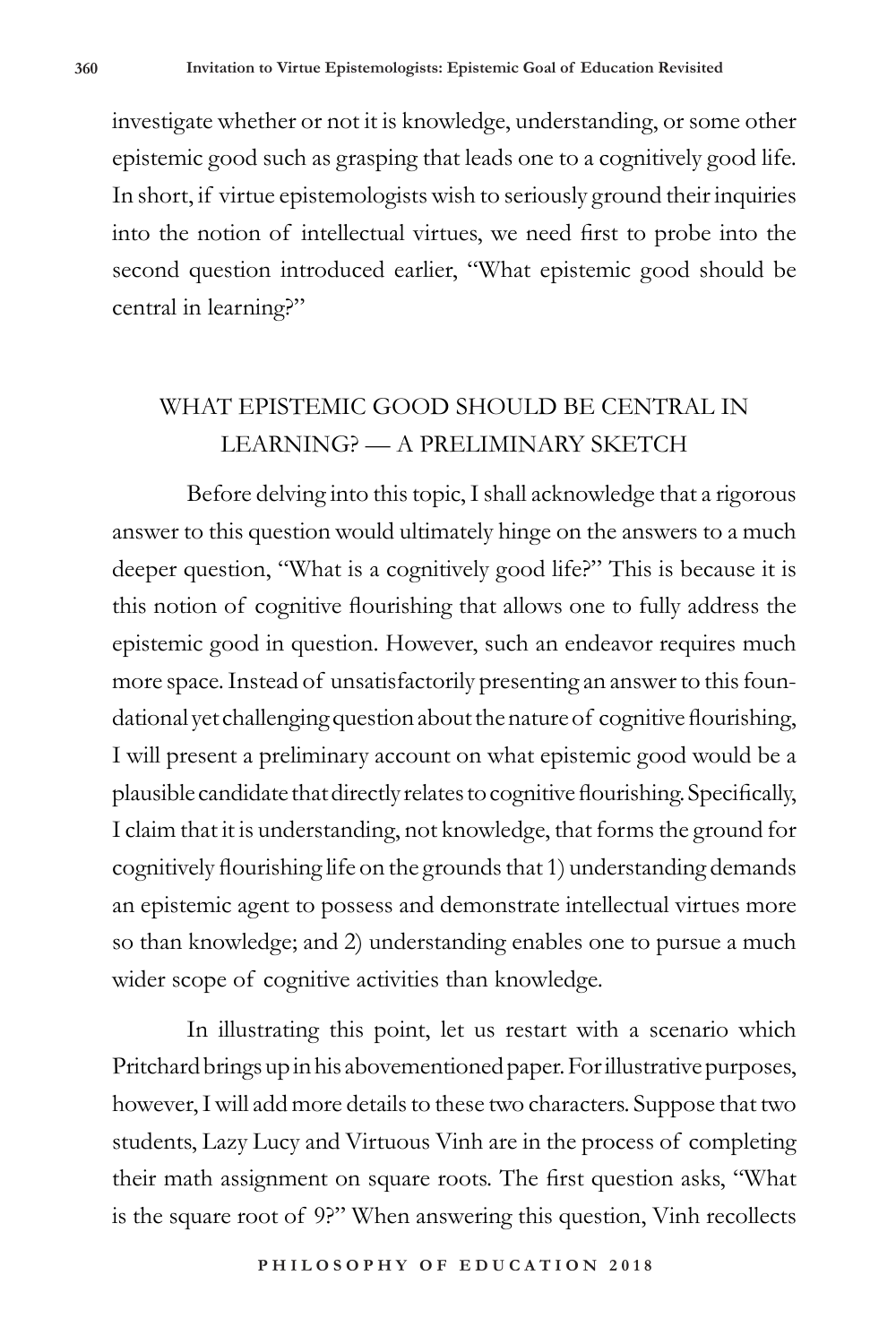his math lessons, attempts to apply his learning to the problem, and finds out that the answer is 3. In solving subsequent problems, he repeats the same procedure: recall the lesson, apply what he learned in classroom, and obtain an answer.

Lucy, on the other hand, takes alternative actions: she types in the search bar on Google, "The square root of 9 is," locates a webpage that lists an answer, and writes it down accordingly. In solving the following exercises, she replicates the same strategy: type in "The square root of x is ..." find a website that appears to have an answer and copy it onto her worksheet.

Vinh's procedure, according to Pritchard, yields understanding, while Lucy's strategy merely points to knowledge, and this characterization is reasonable. Through his process, Vinh cultivates an understanding of why and how square root works, how it relates to the multiplication table that he previously memorized, and how to apply his knowledge to the next problems. For this reason, it would be understandable to characterize the epistemic good that Vinh achieves through his process as "understanding." Lucy, on the other hand, fails to obtain understanding: what she obtains by successfully locating webpages with the right answers is merely a collection of correct propositions, such as, "The square root of 9 is 3" or " $\sqrt{9}$ =3." By repeating this tactic, she would not be able to understand why and how the square root of 9 amounts to 3, as well as how to apply the principle that underlies such calculation to other similar problems such as " $\sqrt{25}$ =?." Hence, it is unproblematic to depict the epistemic good that Lucy acquires through her homework as knowledge, not understanding.

Which process — understanding-yielding process or knowledge-acquiring process — is more closely related to cognitively flourishing life? Pritchard claims that it is understanding on the grounds that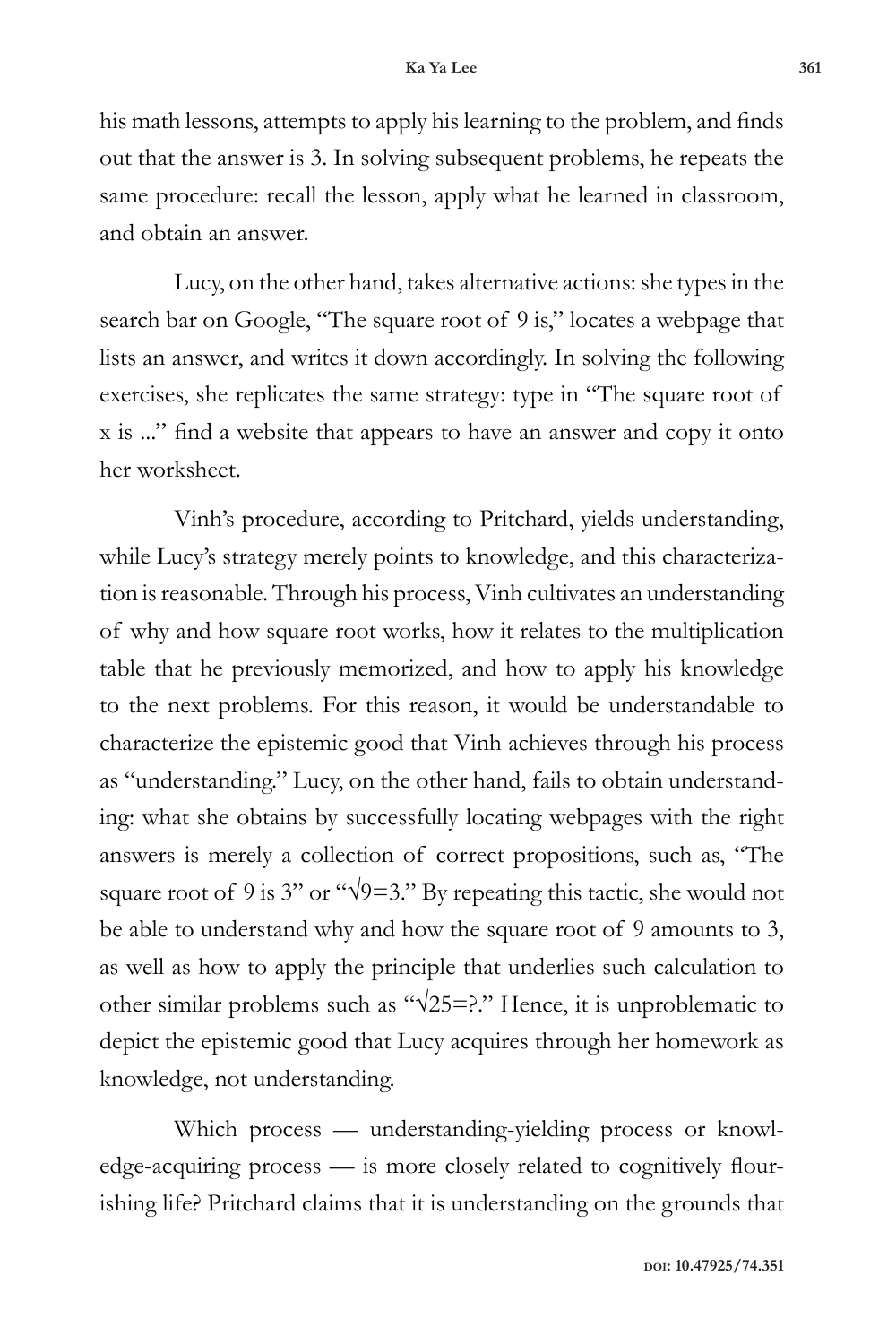understanding demands one to exercise his or her cognitive agency while knowledge does not do so.<sup>8</sup> He illustrates this point by contending that Vinh's understanding-yielding process demands he exercise his cognitive agency while Lucy's knowledge-acquiring process does not.

Pritchard's illustration is somewhat unsatisfying since it is not clear why Lucy's action to utilize the Internet is not a demonstration of her cognitive agency. In other words, in this hypothetical scenario, Lucy's decision to rely on the Internet for an answer is an autonomous choice that she made for herself, and therefore, it would be challenging to claim that her knowledge-acquiring process is *not* based on her demonstration of cognitive agency. This suggests the following two points: first, one can demonstrate cognitive agency but still obtain only knowledge. That is, exercising one's agency might not be an adequate prerequisite for yielding understanding. Second, distinguishing knowledge and understanding based on the presence or absence of epistemic agent's agency calls for a revision. Instead of furthering Pritchard's points, therefore, I would propose an alternative course of argument: understanding is connected to epistemic flouring more so than knowledge on the grounds that the understanding-yielding process often necessitates one's exercise of *intellectual virtues* more so than the knowledge-acquiring process.

Recall Lucy's and Vinh's processes. Although Lucy exhibits her cognitive agency to a certain degree, the fact that she got the right answer is not entirely attributable to herself. In fact, in this scenario, Lucy's attainment of a correct answer is a function of a chance - that is, a possibility to find an appropriate webpage with the correct answer, which is contingent upon various factors external to herself such as access to a well-functioning digital device, stable Internet, a website with correct answers, and so forth. It is, then, difficult to attribute Lucy's epistemic success to her effort or her demonstration of intellectual virtues, which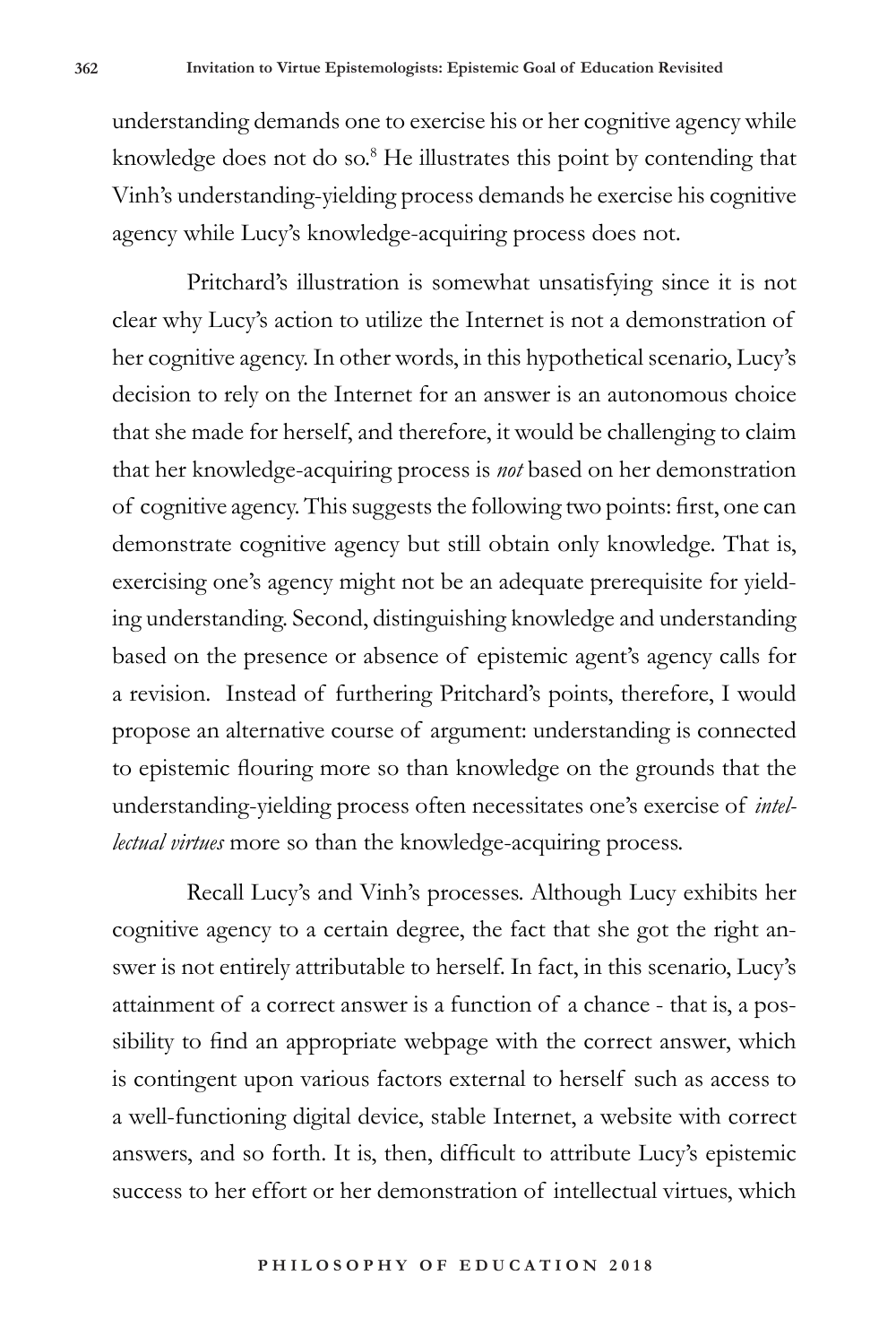are close to non-existent in her knowledge-yielding process. Vinh's process to understand how square root works, on the other hand, is reasonably ascribable to his display of intellectual virtues, such as intellectual honesty to not cheat, patience to do repetitive math problems, and so on. As Aristotle says, one's demonstration of virtues is a foundation for and a constitutive aspect of a flourishing life. If that is the case, then, understanding, which is yielded by one's demonstration of epistemic virtues, is, or at least, appears to be more essential for an epistemically flourishing life, and this is the first reason that I characterize understanding as the epistemic good that is more relevant to the notion of an intellectually flourishing life.

The second reason that I support this larger point is that understanding allows one to engage in a wider range of activities than knowledge. Remember, again, that Lucy's knowledge-acquiring process that is devoid of her exercise of intellectual virtues heavily relies upon the presence of useful tools such as the Internet and websites with accurate information. That is, Lucy's cognitive activities related to square root would be limited if it were not for such external means of help. If, then, Lucy's math problems were phrased in a slightly different manner such as " $\sqrt{2} = 3$ " or " $\sqrt{2} + 1 = 7$ ," unless Lucky works on these on her own, her cognitive activities and success would be limited to searching the answers on the Internet, whose success depends on whether or not there is a website that shows how to solve these kinds of problems. Thus, as this case illustrates, the scope and success of cognitive activities that knowledge-acquiring process can lead to are limited when the involvement of one's intellectual virtues is minimal. Vinh's case, by contrast, casts a different possibility. Because Vinh develops a solid understanding of how square root works through his understanding-yielding process, it would be plausible to expect him to apply such understanding to other closely related yet different looking problems such as " $\sqrt{?}$ =3" or " $\sqrt{?}$ +1=7"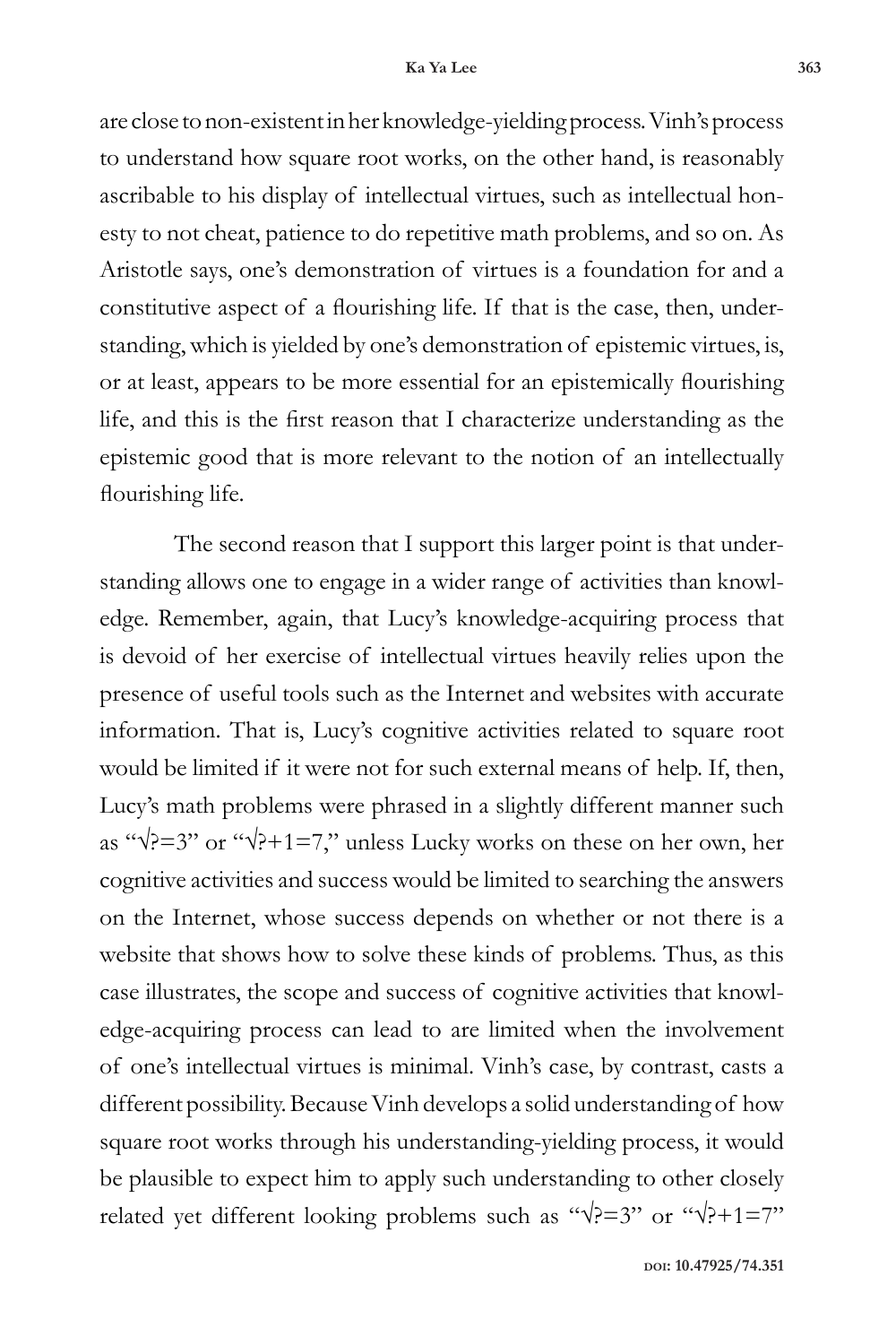and obtain correct answers. As Vinh's case shows, then, it would be at least sensible to perceive understanding as that which opens up for more possibilities of cognitive activities than knowledge. And this is the second ground that undergirds my contention that understanding is more relevant for epistemic flourishing than knowledge.

These deliberations are my preliminary sketch for the question raised above, "What is the epistemic good that bears relevant to the notion of cognitive flourishing?" Note, however, that this is a mere prefatory account. As noted before, these initial sketches should only urge us to return to the first and much deeper question, "What is cognitive flourishing?" It is only after adequately addressing this inquiry that epistemologists of education can feel free to press forward to the second question, "What is understanding?" Our third inquiry, "How exactly are understanding and intellectual virtues related to cognitive flourishing?" can have a well-grounded beginning after the second question is resolved.

Finally, although all of these questions are merely tentatively addressed at the moment, the overarching point is clear: if one is to seriously take up cognitive flourishing as the epistemic goal of education, then, it would be equally worthwhile to explore the notion of understanding since it is this epistemic good that bridges the gap between intellectual virtues and the epistemic goal of education.

### CONCLUSION

In this article, I established the following three points: first, if epistemologists are to seriously undertake the task of developing a well-grounded virtue-centered epistemology of education, it is necessary to address the fundamental underlying question of epistemology of education: "Why ought one to learn?" Second, in undertaking this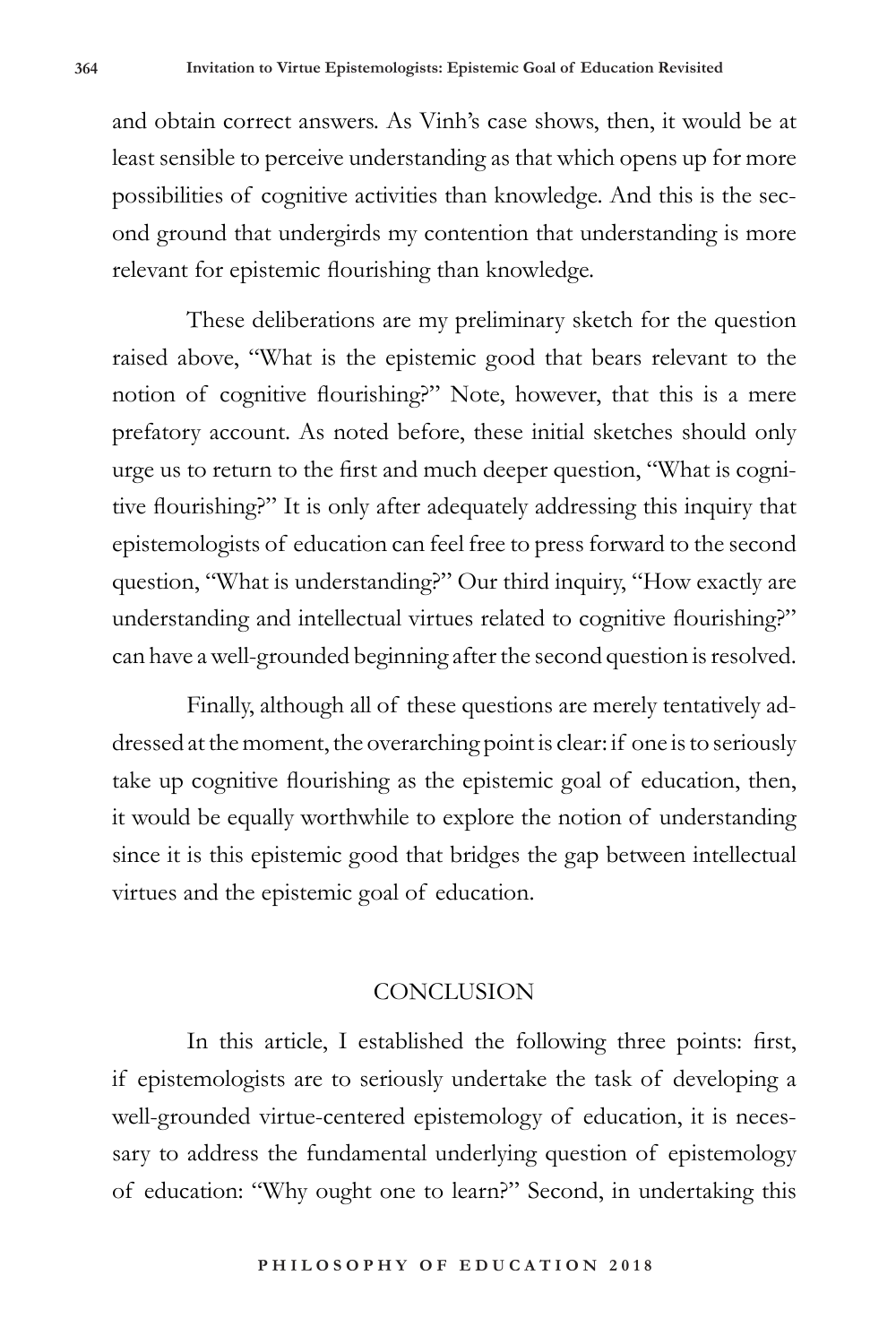foundational inquiry, I assessed three theses regarding the value of learning, PE, CE, and FI theses, and concluded that FI thesis not only is consistent with and complementary for CE thesis but also poses a nice theoretical framework with which virtue-centered epistemology of education can spring. That is, by setting cognitive flourishing as the epistemic goal of education, virtue epistemologists can utilize the very notion of intellectual virtues. Third, I explored the possibility that understanding can be a viable epistemic good that connects this overarching notion of cognitive flourishing as the epistemic goal of education and the notion of intellectual virtues.

Lastly, as mentioned above, this article poses the following questions for further investigations: namely, 1) what exactly does a cognitively good life entail?; 2) how is understanding related to cognitive flourishing?; 3) what is the relationship between understanding and intellectual virtues? Addressing these questions should serve as the helpful starting point of establishing a more well-grounded, virtue-centric, epistemology of education.

<sup>1</sup> Jason S. Baehr, "The Structure of Open-Mindedness," *Canadian Journal of Philosophy*  41, no. 2 (2011): 191-213; Jason S. Baehr, *The Inquiring Mind: On Intellectual Virtues and Virtue Epistemology* (Oxford: Oxford University Press, 2011); Jason S. Baehr, "Is Intellectual Character Growth a Realistic Educational Aim?," *Journal of Moral Education* 45, no. 2 (2016): 117-31.

<sup>2</sup> Duncan Pritchard, "Epistemic Virtue and the Epistemology of Education," *Journal of Philosophy of Education* 47, no. 2 (2013): 236-47.

<sup>3</sup> Mary D. Ainsworth and Silvia M. Bell, "Attachment, Exploration, and Separation: Illustrated by the Behavior of One-Year-Olds in a Strange Situation," *Child Development* 41, no. 1 (1970), 49.

<sup>4</sup> Paul L. Harris, *Trusting What You're Told: How Children Learn from Others* (Cambridge, MA: Harvard University Press, 2012), 22-44.

<sup>5</sup> Michael Pakaluk, *Aristotle's Nicomachean Ethics: An Introduction (Cambridge Introductions to Key Philosophical Texts)* (Cambridge, UK: Cambridge University Press, 2005), 80.